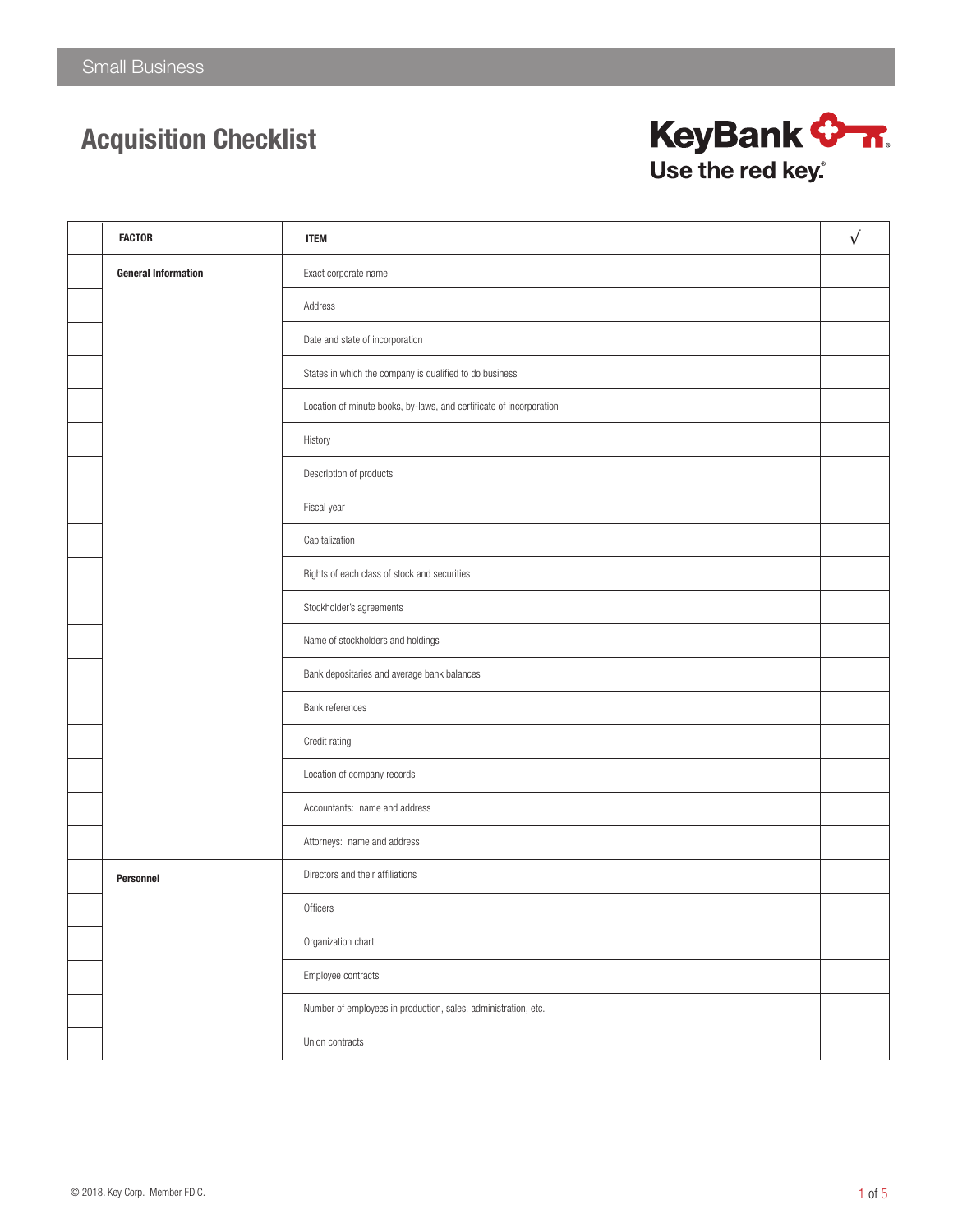

| <b>FACTOR</b>                | <b>ITEM</b>                                                                                 | $\sqrt{}$ |
|------------------------------|---------------------------------------------------------------------------------------------|-----------|
| <b>Personnel (continued)</b> | Strike record, handling of labor relations                                                  |           |
|                              | Labor market                                                                                |           |
|                              | Pension, profit sharing, insurance, stock bonus, deferred compensation, and severance plans |           |
|                              | Comparison to industry as to number of employees, hours per week, and wage rates            |           |
| <b>Operations</b>            | Capacity and percent of utilization                                                         |           |
|                              | Production controls (scheduling and inventories)                                            |           |
|                              | Shipping and receiving controls                                                             |           |
|                              | Accounting controls                                                                         |           |
|                              | Principal suppliers and terms                                                               |           |
|                              | Distribution methods and terms (also, brokers or agents and compensation arrangements)      |           |
|                              | Branch offices and their operations                                                         |           |
|                              | Subsidiaries                                                                                |           |
|                              | Government contracts and subcontracts                                                       |           |
|                              | Seasonal factors                                                                            |           |
| <b>Sales</b>                 | Description of market                                                                       |           |
|                              | Number of customers and names of principal customers                                        |           |
|                              | Gross and net sales for the past five years and past twelve months                          |           |
|                              | Sales comparison with the industry for the past five years and past twelve months           |           |
|                              | Sales backlog, accounts receivable activity, customer continuity                            |           |
|                              | Sales correspondence                                                                        |           |
|                              | Sales policies and method of compensation of sales personnel                                |           |
|                              | Pricing policies and fluctuations in the past five years                                    |           |
|                              | Relative size in the industry                                                               |           |
|                              | Comparative advantages and disadvantages                                                    |           |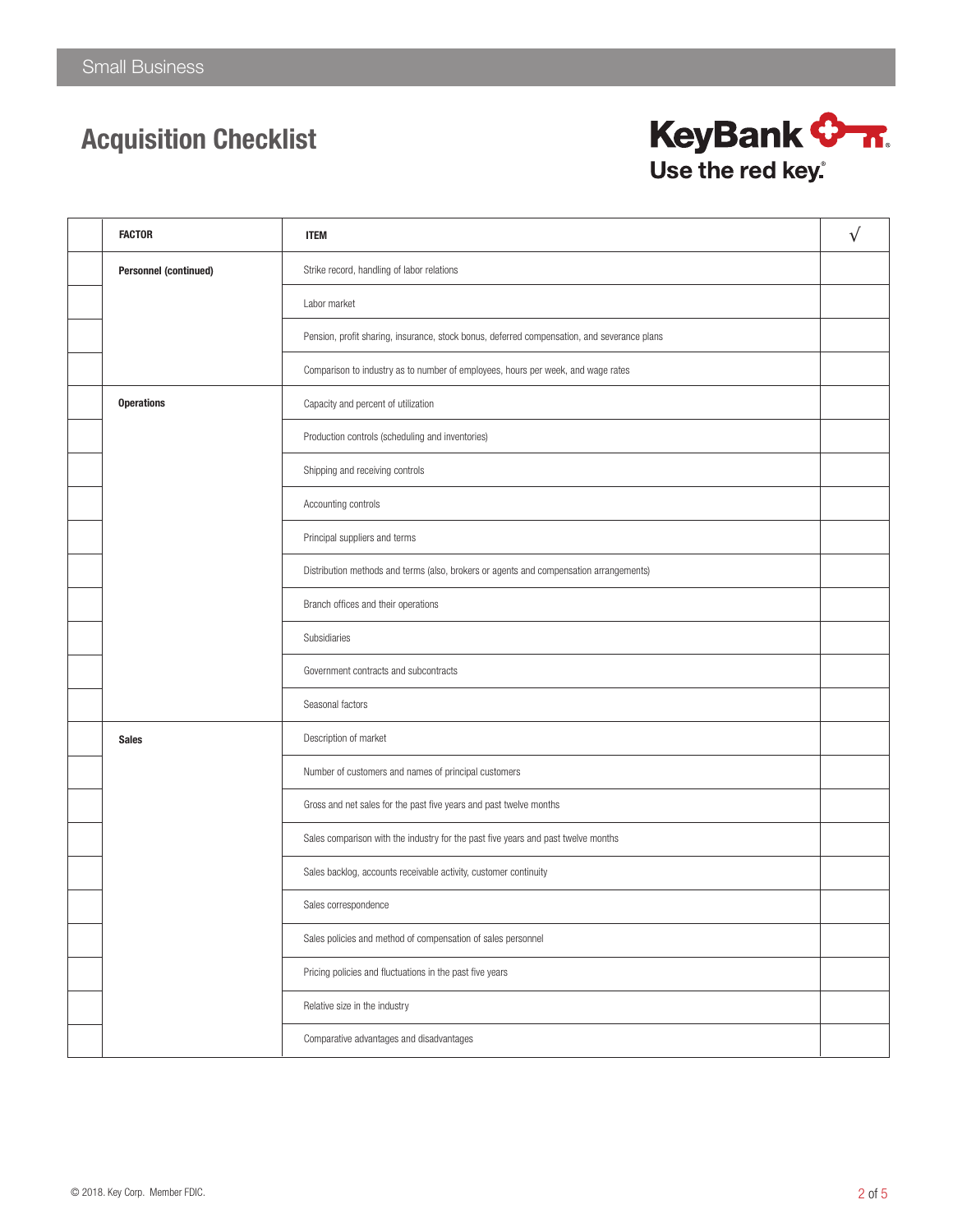

| <b>FACTOR</b>                 | <b>ITEM</b>                                                                          | $\sqrt{ }$ |
|-------------------------------|--------------------------------------------------------------------------------------|------------|
| Sales (continued)             | Advertising and other sales promotion: cost and effectiveness in the past five years |            |
|                               | Research program: cost, history, scope, results, work by outsiders                   |            |
|                               | New developments and industry trends                                                 |            |
| <b>Earnings and Dividends</b> | Earnings record and budget for last five years                                       |            |
|                               | Earnings comparison with the industry for the past five years                        |            |
|                               | Dividend and earnings record for the past five years in total and per share          |            |
|                               | Potential economies                                                                  |            |
|                               | Analysis of selling and general administrative expenses                              |            |
| <b>Plant Facilities</b>       | Location                                                                             |            |
|                               | Shipping facilities                                                                  |            |
|                               | Real estate taxes                                                                    |            |
|                               | Acreage                                                                              |            |
|                               | Cost                                                                                 |            |
|                               | Land assessed value                                                                  |            |
|                               | Land fair market value                                                               |            |
|                               | Building age and condition                                                           |            |
|                               | Building depreciation: reserves, methods, rates, policies                            |            |
|                               | Building assessed value                                                              |            |
|                               | Building fair market value                                                           |            |
|                               | Fire insurance                                                                       |            |
|                               | Title to realty and title policy                                                     |            |
|                               | Equipment Description                                                                |            |
|                               | Equipment age, condition, efficiency, insurance coverage                             |            |
|                               | Equipment depreciation: reserves, methods, rates, policies                           |            |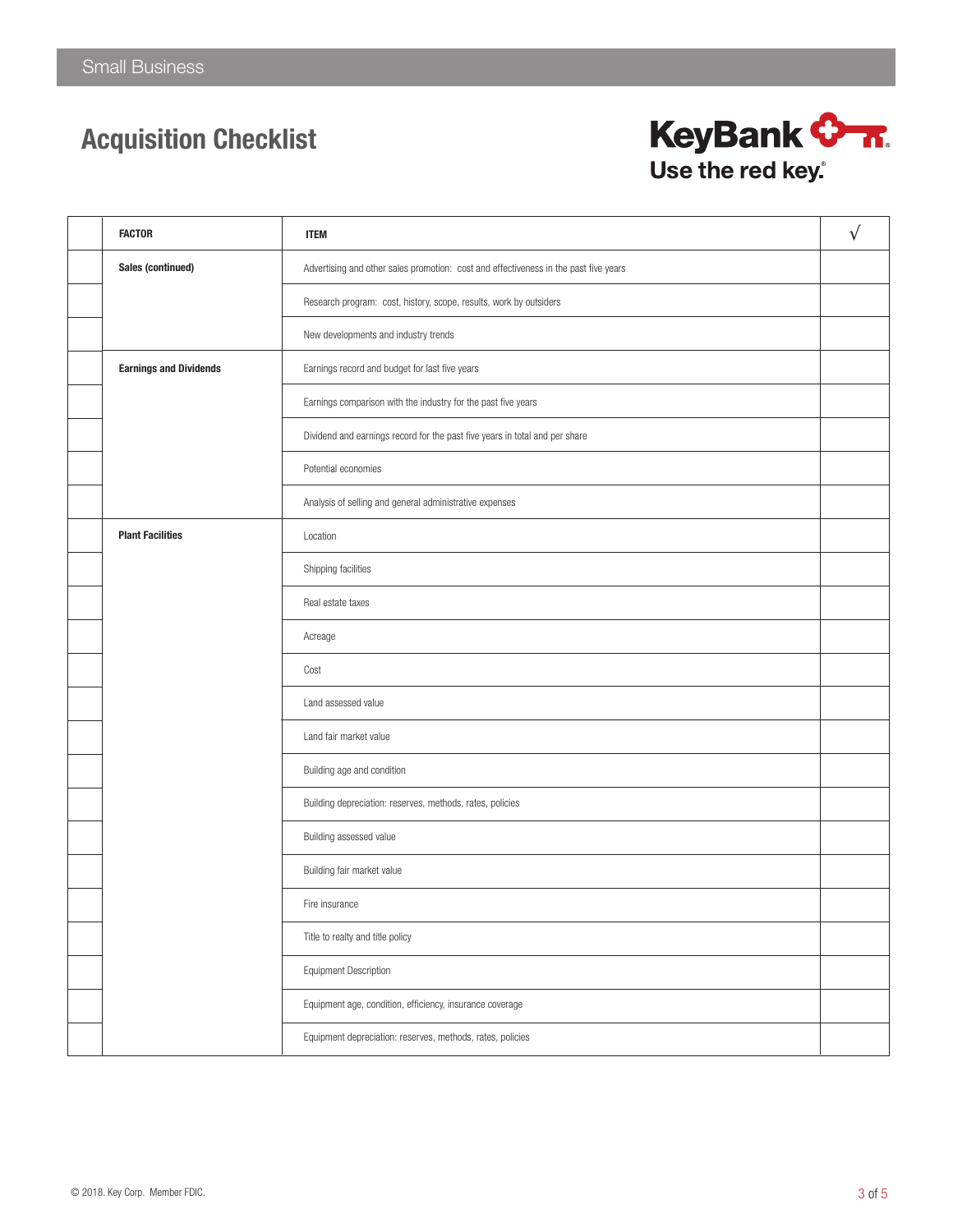

| <b>FACTOR</b>                       | <b>ITEM</b>                                                                                         | $\sqrt{}$ |
|-------------------------------------|-----------------------------------------------------------------------------------------------------|-----------|
| <b>Plant Facilities (continued)</b> | Future plant and equipment requirements                                                             |           |
|                                     | Capital expenditures and repair costs for the past five years                                       |           |
|                                     | Efficiency of operations                                                                            |           |
|                                     | Subcontracting done by others                                                                       |           |
|                                     | Facility contracts or leases                                                                        |           |
| <b>Assets</b>                       | Relationship of cash to current liabilities                                                         |           |
|                                     | Age and number of accounts receivable                                                               |           |
|                                     | Provision for bad debts                                                                             |           |
|                                     | Inventory locations                                                                                 |           |
|                                     | Inventory finished goods by product                                                                 |           |
|                                     | Work in process by product                                                                          |           |
|                                     | Raw materials by product                                                                            |           |
|                                     | Pricing methods                                                                                     |           |
|                                     | Accounting methods and procedures                                                                   |           |
|                                     | Analysis of notes receivable                                                                        |           |
|                                     | Analysis of investments                                                                             |           |
|                                     | Patents, trademarks, copyrights                                                                     |           |
| <b>Liabilities</b>                  | Current federal and state tax status and tax payments for the past three years                      |           |
|                                     | Commitments for new buildings, machinery, inventories                                               |           |
|                                     | Long-term loans outstanding and terms                                                               |           |
|                                     | Debentures outstanding and terms                                                                    |           |
|                                     | Dividend and interest arrearages                                                                    |           |
|                                     | Pensions                                                                                            |           |
|                                     | Contingent liabilities: warranties, patent infringements, loss contracts, compensation for services |           |